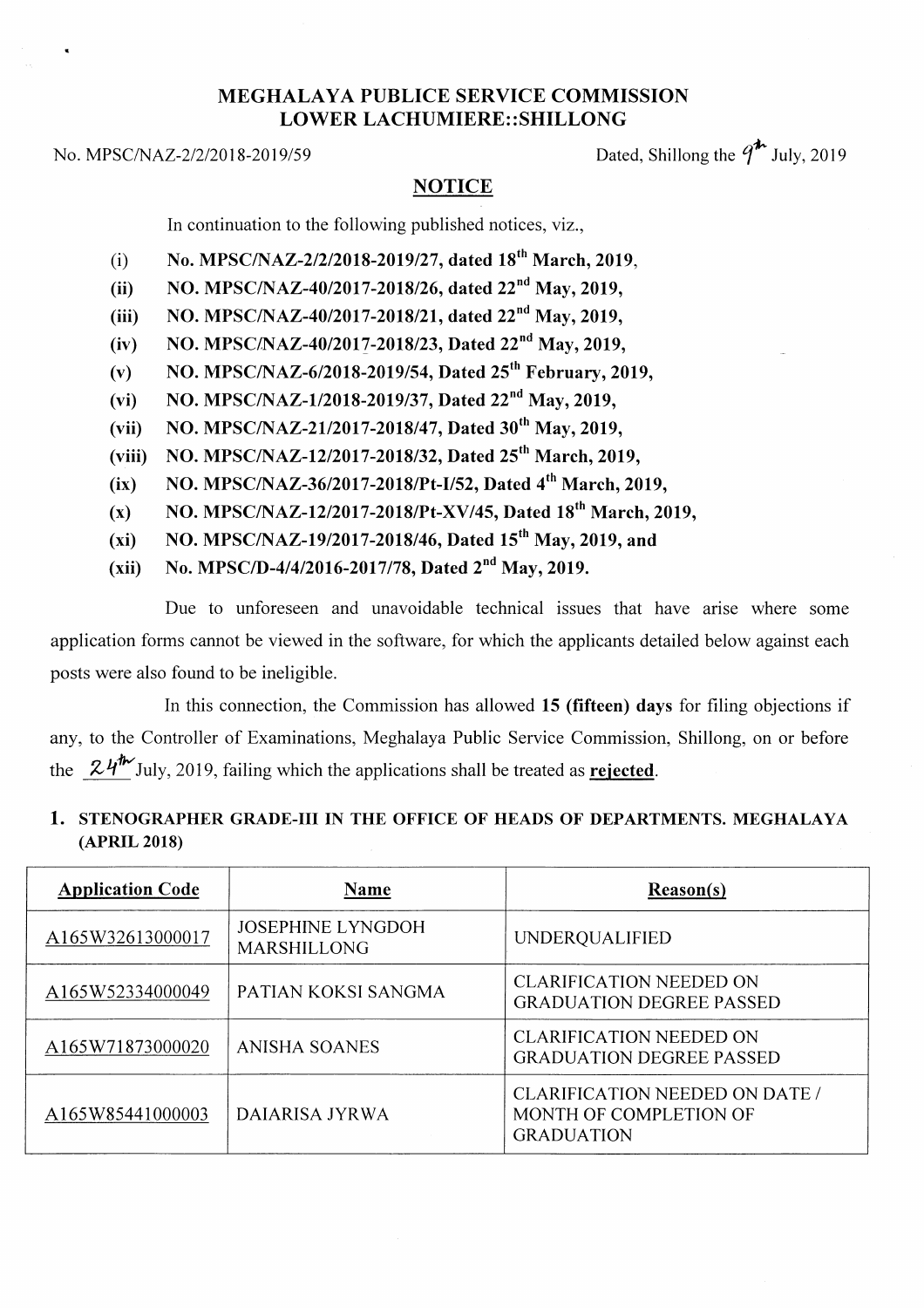### 2. ASSISTANT RESEARCH OFFICER IN SCIENCE & TECHNOLOGY CELL, PLANNING DEPARTMENT, MEGHALAYA (APRIL 2018)

| <b>Application Code</b> | Name                              | Reason(s)                                              |
|-------------------------|-----------------------------------|--------------------------------------------------------|
| A132W36349000010        | RIMEKA SHISHA<br><b>KHARBUDON</b> | NO WORK EXPERIENCE                                     |
| A132W52334000042        | PATIAN KOKSI SANGMA               | CLARIFICATION NEEDED ON DURATION<br>OF WORK EXPERIENCE |

## 3. RESEARCH ASSISTANT IN SCIENCE & TECHNOLOGY CELL, PLANNING DEPARTMENT, MEGHALAYA (APRIL 2018)

| <b>Application Code</b> | Name                        | Reason(s)                                              |
|-------------------------|-----------------------------|--------------------------------------------------------|
| A162W35335000001        | RENOLD CLYDE SYIEMLIEH      | NO DESIRED QUALIFICATION                               |
| A162W52334000046        | PATIAN KOKSI SANGMA         | CLARIFICATION NEEDED ON DURATION<br>OF WORK EXPERIENCE |
| A162W69495000012        | <b>EMANUEL MEGAM SANGMA</b> | NO WORK EXPERIENCE                                     |

### 4. MASTER TECHNICIANS IN SCIENCE & TECHNOLOGY CELL, PLANNING DEPARTMENT, MEGHALAYA (APRIL 2018)

| <b>Application Code</b> | Name              | Reason(s)          |
|-------------------------|-------------------|--------------------|
| A167W30335000009        | MOLDAVIA K. KYNTA | NO WORK EXPERIENCE |

### 5. CHILD DEVELOPMENT PROJECT OFFICERS UNDER SOCIAL WELFARE DEPARTMENT, MEGHALAYA (APRIL 2018)

| <b>Application Code</b> | Name                              | Reason(s)                |
|-------------------------|-----------------------------------|--------------------------|
| A129W38140000021        | WADBOR SING LYNGDOH<br>MAWPLHLANG | NO DESIRED QUALIFICATION |
| A129W71873000015        | ANISHA SOANES                     | NO DESIRED QUALIFICATION |

### 6. FOREST RANGERS UNDER THE OFFICE OF PRINCIPAL CHIEF CONSERVATOR OF FOREST & HEAD OF FOREST FORCE, MEGHALA YA (APRIL 2018)

| <b>Application Code</b> | <b>Name</b>         | Reason(s)                   |
|-------------------------|---------------------|-----------------------------|
| A168W35423000015        | CHIANJRIM M. SANGMA | INVALID OPTIONAL PAPER – II |
| A168W51450000009        | SAMBUN SHADAP       | INVALID OPTIONAL PAPER – II |